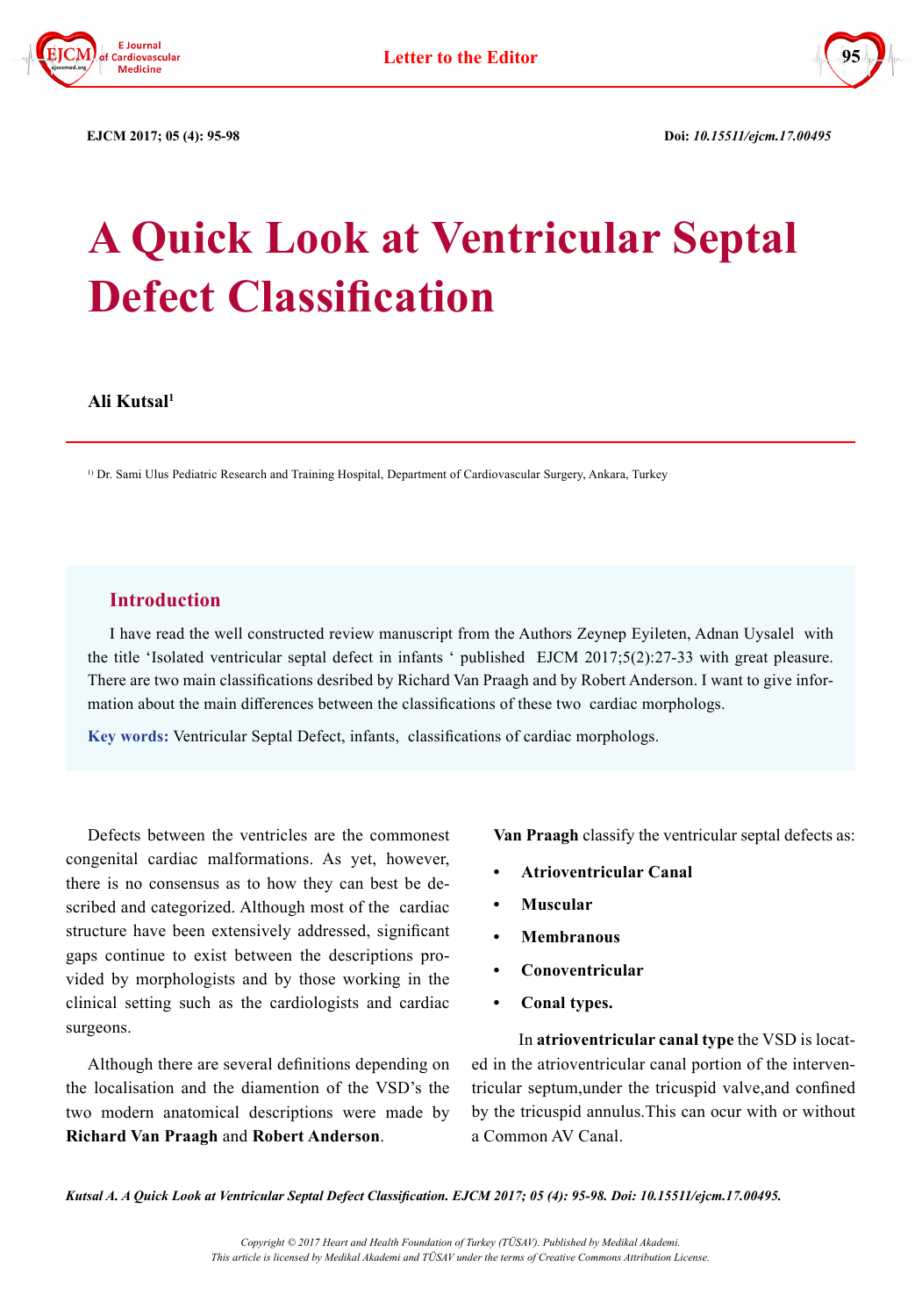

**Muscular** VSDs are localised within the anterior, mid-ventricular, posterior or apical portion of the ventricular septum.

**Membranous** defectes are usually small defects localised at the membranous septum.

**Conoventricular** VSD occurs due to hypoplastic or malaligned conal septumand is bordered by conal septum and the septal band. If thre is membranous septal involvement, it is descibed as paramembranous or juxtamembranous. According to Van Praagh as 'peri-'means around and the defect doesn't surround the membranous septum the name perimembranous is incorrect.

## **There are 4 subtypes:**

- **• Hypoplastic conal septum:** The conal septum is hypoplastic,r esulting in a large subaortic VSD, localized between the conal septum's inferior rim and the normally located septal band.
- **• Hypoplastic and Anterosuperiorly Malaligned Conoventricular VSD:** The conal septum is hypoplastic and displaced at an anterosuperior direction leading to the hypoplasia of the pulmonary outflow tract (e.g.TOF)
- **• Hypoplastic and Posteroinferiorly Malaligned Conoventricular VSD:** The conal septum is hypoplastic and displaced posteroinferiorly creating subaortic stenosis (e.g. IAA with subaortic stenosis)
- **• Right Laterally Malaligned Conoventricular VSD:** The conal septum is displaced to the right (e.g. DORV Tauusig-Bing Type).

**Conal** VSD is located within the conal septum. Aortic and pulmonary valves are at the superior aspect of the defect. The remainder of the ventricular septal defect rim is bordered by the conal septal muscle.

**Anderson** classify the ventricular septal defecets as:

- **• Perimembranous**
- **• Muscular**
- **• Doubly Committed Juxtaarterial**

**Perimembranous** defects bordered by the area of continuity between one or both AV valves and the arterial valve

## **There are 4 subtypes:**

- **• Inlet:** The defect mainly opens into the right ventricular inlet, seperating it from the left ventricular outflow tract.
- **• Outlet:** The defect opens mainly into the right ventricularoutlet.
- **• Central (Previously termed as Confluent):** The defect is so large that the left ventricular shunting extends to all parts of the right ventricle.
- **• With overriding Tricuspid Valve:** The defect is due to malalignment of the atrial and ventricular septums, such taht the tricuspid valve overrides the interventricular septum.

**Muscular** ventricular defects are completely surrounded by muscular tissue.

#### **There are 3 subtypes:**

- **Inlet:** The defect mainly opens into the right ventricular inlet.
- **• Outlet:** The defect mainly opens into the right ventricular outlet.
- **• Apical Trabecular:** The defect mainly opens into the right ventricular trabeculum.

**Doubly Committed Juxtaarterial** defect is bordered by both arterial valves,and there is fibrous continuity of the leaflets of each of the arterial valves.

#### **There are 2 subtypes:**

- **• With a Muscular Posterior-Inferior rim:** Extendes to the muscular septum,which seperates the aortic valve from the tricuspid valve.
- **• With Perimembranous Extension:** Extends to the membranous septum,so that there is no seperation between the aortic and tricuspid valves.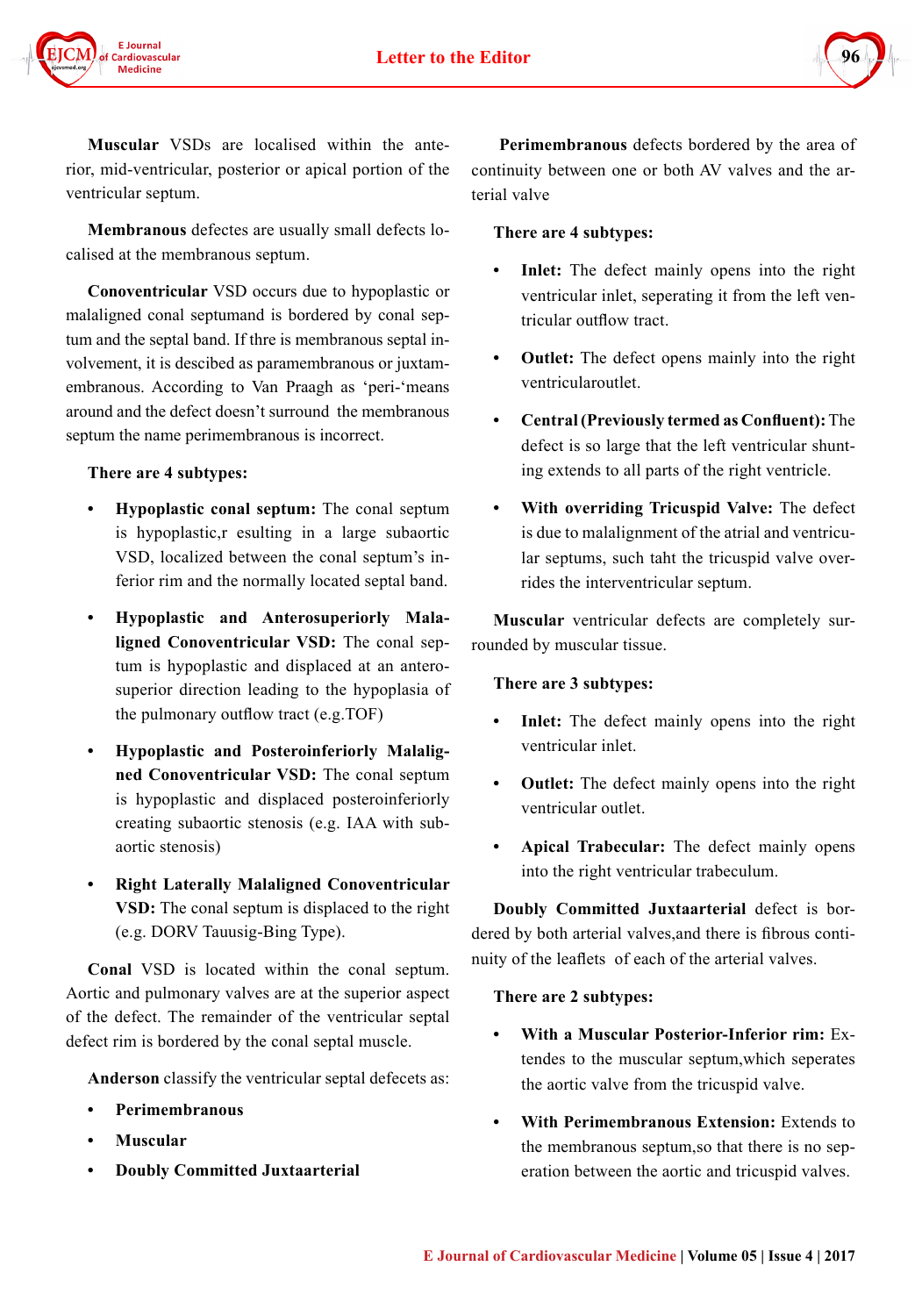





The anatomy of the ventricular septum from the right and the left ventricular aspect.